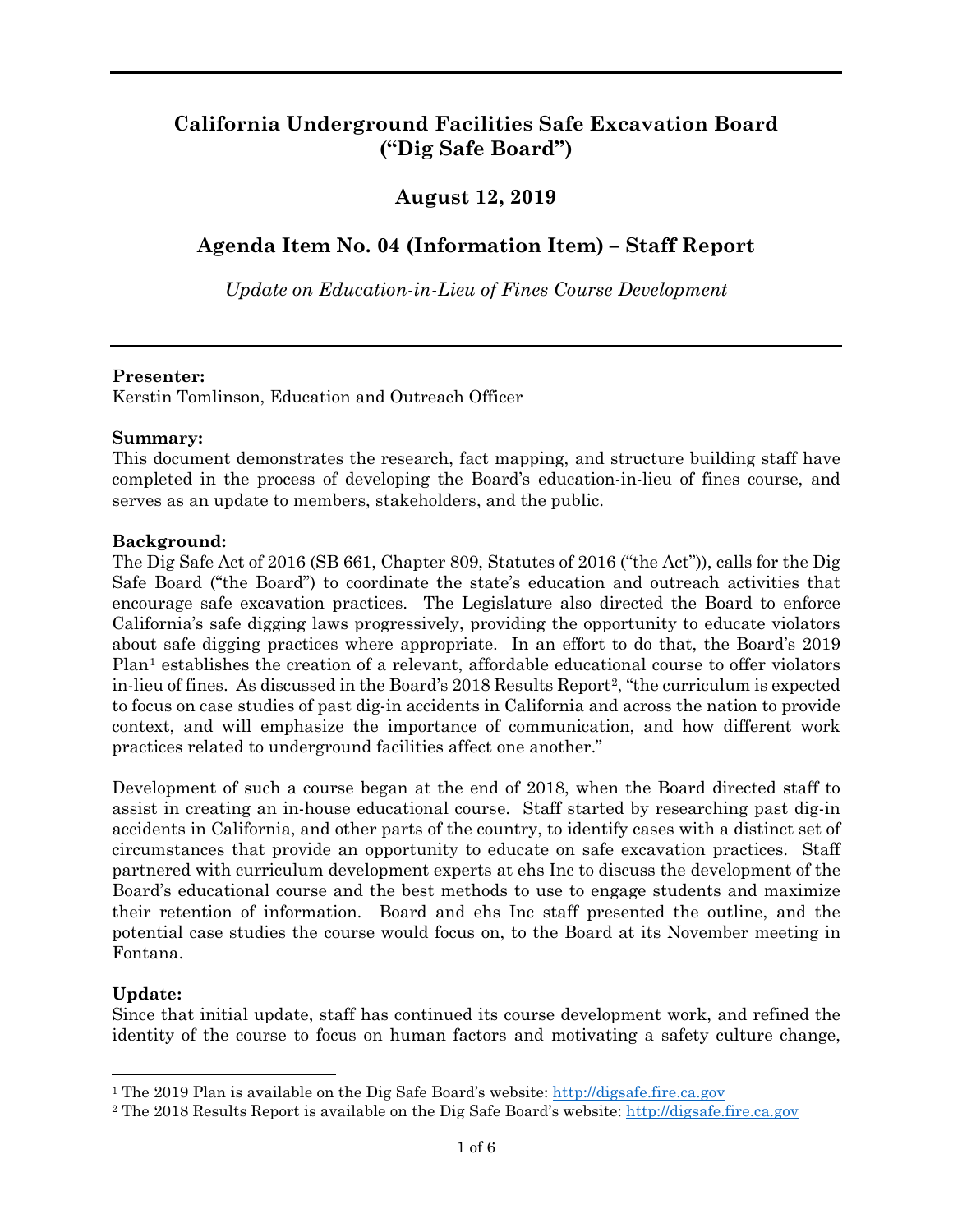instead of focusing on specific technical skills and procedures. Over the past nine months, staff has worked diligently to identify relevant case studies for the course, gather the information needed to develop the course curriculum and case study videos, and research and gather the images, videos, and graphics needed to produce the case study videos.

## *Case Studies Identified*

 Research into past dig-in accidents across California and the United States began in October 2018. At the direction of Members Del Toro and Johnson, staff identified several relevant incidents that could be used as case studies in the Board's education in-lieu of fines course. incidents that could be used as case studies in the Board's education in-lieu of fines course. After reviewing those incidents, staff has focused efforts on developing the following three cases:

- • **Paso Robles, California:** An excavator struck a water line in 2008, flooding a trench and killing two people. Misreading of a map of the excavation site and a lack of positive identification of the line were likely factors in this case.
- an explosion that killed one and injured 15 others. Improper potholing was a likely factor in this case. • **Kansas City, Missouri**: A gas distribution line was struck in 2013, causing
- • **Walnut Creek, California:** A high-priority petroleum pipeline was struck in 2004, causing an explosion that killed five, and injured four others. A lack of an onsite meeting and positive identification of the line were likely factors in this case.

 These cases were chosen because they each embody a unique set of circumstances that allow excavators, locators, and operators which will allow course instructors to lead a discussion the Board an opportunity to discuss the danger of assumptions from all parties involved. In each case, staff has identified instances where assumptions where made by project owners, on lessons learned, the importance of safety checks, and the violations of Government Code 4216.

#### *Case Study Research & Information Gathering*

 Once the case studies were identified, staff began researching the facts, gathering information in the form of investigations, news articles, and reports; mapping those facts, identifying the violations of 4216, and working with ehs Inc to build the course curriculum. Since November, staff has identified city, county, and state agencies who responded to each incident and requested investigation documents and reports.

incident and requested investigation documents and reports.<br>The process to obtain these reports has proven to be challenging and time-consuming, as some agencies were slow to respond to staff requests, and others had trouble locating the information. In one instance, a police department had the case marked as confidential, even though it had been closed. It took staff months of calling and talking to different departments to finally get the information request approved. In another case, the agency had trouble some had been destroyed when a roof collapsed during a rain storm. In a third case, staff had to wait for a detective to review and approve the release of the information. That detective was in the middle of responding to multiple homicide cases. In the final case, staff only a month after the request was made. It turns out, the request never reached the right the development the course case study videos.<br>  $2\;{\rm of}\;6$ locating the relevant reports because they were split up between several regional offices, and received the information requested, after sending a follow up email to the agency in question person's desk. Currently, staff is still awaiting the delivery of a handful of reports needed for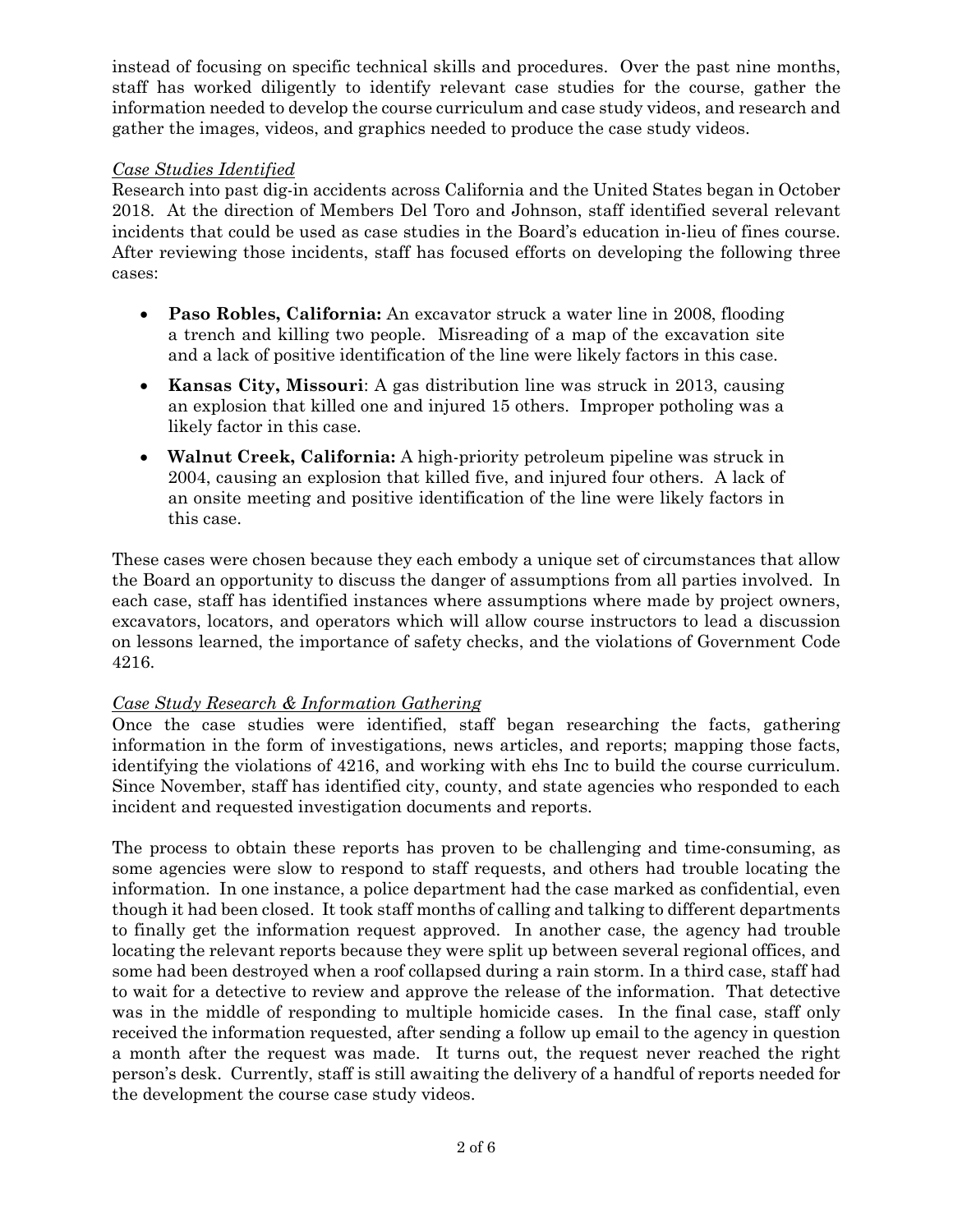During the process of gathering the information, staff also spent time reading through each report and mapping the facts of the case to identify the who, what, when, where, why, how, and sequence of events for each case. The fact-mapping process is necessary for staff to develop a narrative for the course videos. Creation of the narrative for each case study can take several weeks. The scripts are first written, then go through several rounds of internal members for edits and approval. Currently, staff has finished two of the three scripts and is awaiting reports for the final case study to create the narrative and begin the review and staff review and editing, prior to being presented to the Board's education committee editing process.

#### *Case Study Video Development*

 The decision to use video to introduce the facts of each case came from the desire to create a course that not only taught students important safety information, but kept them engaged. Each video will use photographs, video, graphics, and a descriptive narrative to introduce students to the relevant incidents.

students to the relevant incidents.<br>Since November, staff has spent significant time working to gather relevant visuals to tell the stories of these incidents. For each case, requests for images and video have been made to the appropriate news organizations and investigating agencies. In some cases, staff have use certain photographs or video from news organizations and even investigating agencies. The process has taken months of outreach, but staff have managed to gather images and diagrams to be used in the courses case study videos and is currently waiting for responses received photographs, maps, and diagrams included in reports requested during the information gathering process. In other cases, staff have struggled to obtain permission to to outlying requests.

 For portions of the video narrative that do not have video, staff are working with production companies and stakeholders to shoot b-roll footage<sup>[3](#page-2-0)</sup> and reenactments, and with the CAL FIRE Communications Office to design and create graphics. Staff are also working to identify a host or several hosts to do some on camera work, and narrate. The videos will be edited inhouse by staff, a process that can take up to a month.

#### *Course Completion Timeline*

 $\overline{a}$ 

 Per the 2019 Plan, the Board expected to have its course operational by summer 2019. While staff has managed to overcome the obstacles that arose, the amount of work that remains to complete this course will push the Board's completion date back.

The following timeline details the work ahead, and when the Board's course will be released:

### • *PHASE ONE: CASE STUDY VIDEO PRODUCTION*

| Case One: Paso Robles<br>❖<br>August 1, 2019: | --Finish Gathering Investigative Reports, Photos, Videos, and<br>Other Images                                                                                    |
|-----------------------------------------------|------------------------------------------------------------------------------------------------------------------------------------------------------------------|
| Month of August:                              | --Set Up Video Shoots to Collect Generic Video Not Covered<br>by Photos, Videos, and Other Images<br>--Find Volunteers for, Hold Auditions for, and Choose Video |

<span id="page-2-0"></span><sup>3</sup> In film and television production "B-roll" refers to supplemental footage including atmospheric shots or location or inanimate objects, undirected footage of people, establishing shots, stock footage, or archival imagery.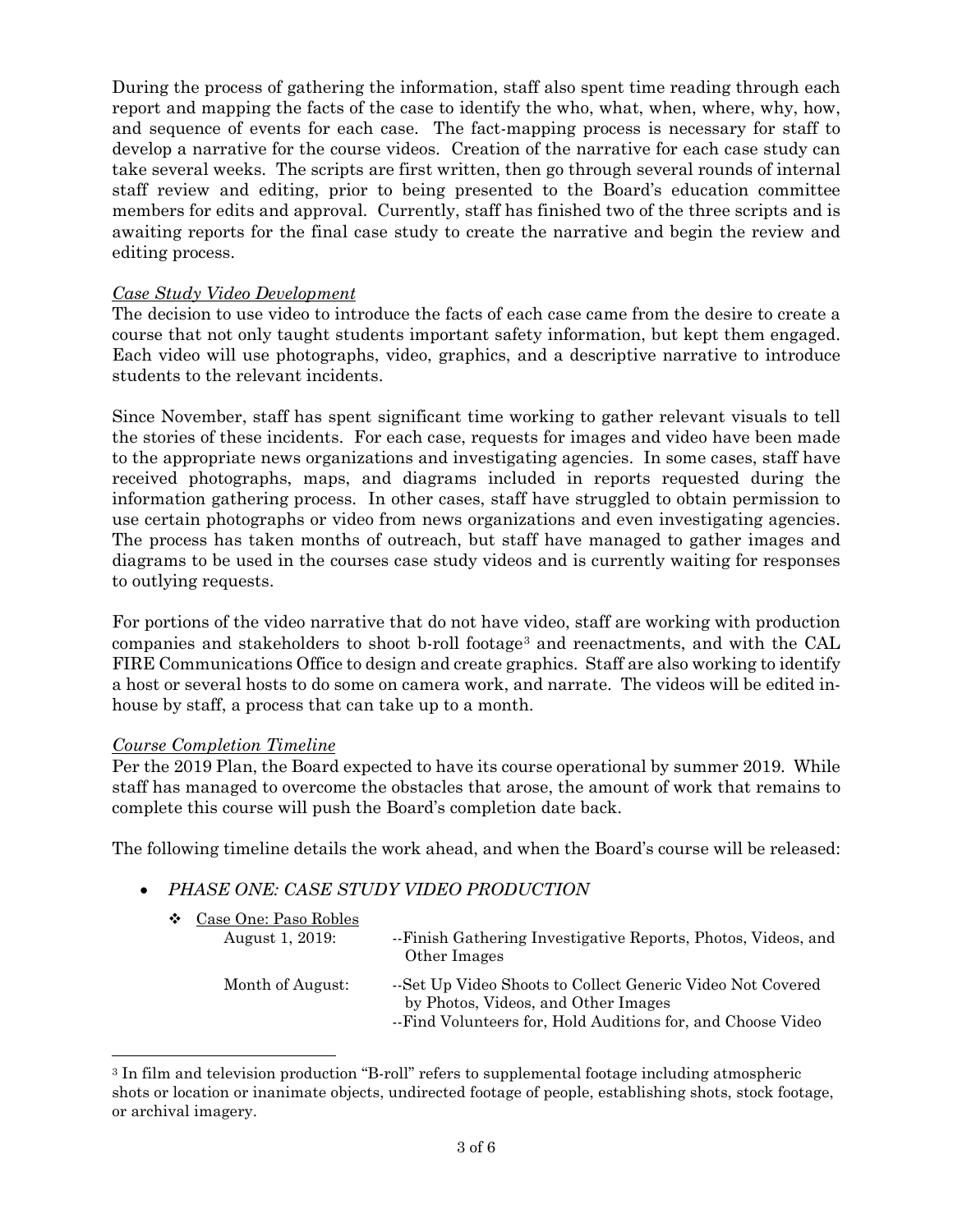|                                               | Host<br>--Research Potential Costs for Reenactments Not Covered by<br>Images Already Gathered                                                                                                                                                                                                                                        |
|-----------------------------------------------|--------------------------------------------------------------------------------------------------------------------------------------------------------------------------------------------------------------------------------------------------------------------------------------------------------------------------------------|
| Month of September:                           | --Shoot Generic Videos<br>--Shoot Standups with Video Host<br>--Record Narrative Audio<br>--Create Graphics<br>--Begin Editing Case Study Video                                                                                                                                                                                      |
| Month of October:                             | --Finish Editing Case Study Video and Screen Video with<br>Committee Members                                                                                                                                                                                                                                                         |
| Month of November:                            | --Finalize Case Study Video and Add to Course Curriculum<br>PowerPoint                                                                                                                                                                                                                                                               |
| Case Two: Kansas City<br>❖<br>August 1, 2019: | -- Finish Gathering Investigative Reports, Photos, Videos, and<br>Other Images<br>--Finalize Narrative Script                                                                                                                                                                                                                        |
| Month of August:                              | --Research Stock Video Not Covered by Photos, Videos, and<br>Other Images<br>--Research News Footage Not Covered by Images and Video<br>Already Gathered<br>--Set Up Video Shoots to Collect Generic Video Not Covered<br>by Photos, Videos, and Other Images<br>-- Find Volunteers for, Hold Auditions for, and Chose Video<br>Host |
| Month of September:                           | --Shoot Generic Videos<br>--Shoot Standups with Video Host<br>--Record Narrative Audio<br>--Create Graphics<br>--Begin Editing Case Study Video                                                                                                                                                                                      |
| Month of October:                             | --Finish Editing Case Study Video and Screen Video with<br>Committee Members                                                                                                                                                                                                                                                         |
| Month of November:                            | --Finalize Case Study Video and Add to Course Curriculum<br>PowerPoint                                                                                                                                                                                                                                                               |
| Case Three: Walnut Creek<br>❖                 |                                                                                                                                                                                                                                                                                                                                      |
| Month of August:                              | --Gather Investigative Reports, Photos, Videos, and Other<br>Images<br>--Research and Request Available News Footage and Photos<br>--Continue Fact Mapping Case Information                                                                                                                                                          |
| September 1, 2019:                            | --Finish Information Gathering, Research, and Fact Mapping                                                                                                                                                                                                                                                                           |
| Month of September:                           | --Craft, Edit and Finalize Narrative Script<br>--Set Up Video Shoots to Collect Generic Video Not Covered<br>by Photos, Videos and Other Images<br>-- Find Volunteers for, Hold Auditions for, and Chose Video<br>Host<br>--Research Potential Costs for Reenactments Not Covered by<br>Images Already Gathered                      |
| Month of October:                             | --Shoot Generic Videos<br>--Shoot Standups with Video Host<br>--Record Narrative Audio                                                                                                                                                                                                                                               |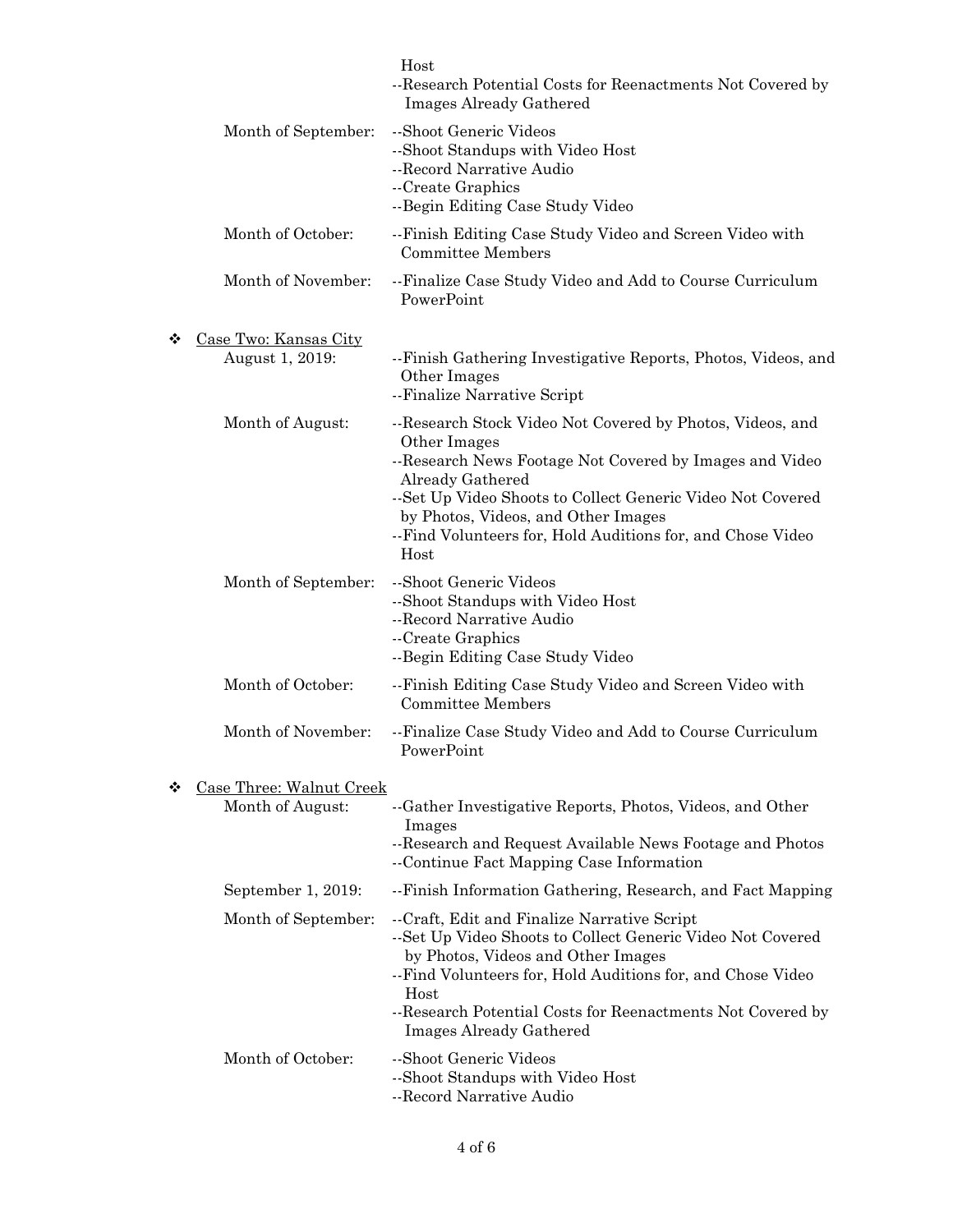|                    | --Create Graphics<br>--Begin Editing Case Study Video                        |
|--------------------|------------------------------------------------------------------------------|
| Month of November: | --Finish Editing Case Study Video and Screen Video with<br>Committee Members |
| Month of December: | --Finalize Case Study Video and Add to Course Curriculum<br>PowerPoint       |

## • *PHASE TWO: COURSE CURRICULUM DEVELOPMENT*

| Month of September: | --Develop Line Employee Course Introduction Section &<br>PowerPoint, Including: Board Mission, Enforcement<br>Philosophy, and Course Objective/Agenda<br>--Develop Line Employee 4216 Overview Section &<br>PowerPoint<br>--Identify Line Employee Engagement Points in Each Case<br>Study Video Using Narrative Scripts Developed for Videos. |
|---------------------|------------------------------------------------------------------------------------------------------------------------------------------------------------------------------------------------------------------------------------------------------------------------------------------------------------------------------------------------|
| Month of October:   | --Develop Supervisor Course Introduction Section &<br>PowerPoint, Including: Board Mission, Enforcement<br>Philosophy, and Course Objective/Agenda<br>--Develop Supervisor 4216 Overview Section & PowerPoint<br>--Identify Supervisor Engagement Points in Each Case Study<br>Video Using Narrative Scripts Developed for Videos.             |
| Month of November:  | --Develop Paso Robles Case Study Section PowerPoint,<br>Discussion & Review for Line Employees & Supervisors<br>--Develop Kansas City Case Study Section PowerPoint,<br>Discussion & Review for Line Employees & Supervisors<br>--Develop Walnut Creek Case Study Section PowerPoint,<br>Discussion & Review for Line Employees & Supervisors  |
| Month of December:  | --Develop Review Section for Line Employees & Supervisors<br>--Develop Course Evaluation Sheet<br>--Develop Course Certificate of Completion                                                                                                                                                                                                   |
| Month of January:   | --Create Any Student Handouts Not Being Purchased<br>--Create Trainer Guides for Line Employee & Supervisor<br>Courses                                                                                                                                                                                                                         |
| Month of February:  | --Present Courses to Committee Members for Review<br>--Finalize Courses and Determine Method of Presentation to<br>the Board                                                                                                                                                                                                                   |

# • *PHASE THREE: COURSE LOGISTICS*

| Month of September: | --Determine Cost per Student to Run Course, and Decide on<br>Fee Amount                                                                                                                                                                                                                                                     |
|---------------------|-----------------------------------------------------------------------------------------------------------------------------------------------------------------------------------------------------------------------------------------------------------------------------------------------------------------------------|
| Month of November:  | --Identify Supplies Needed to Run the Course Including:<br>Engagement Devices/Games, Name Tags, Pens/Pencils,<br>Notepads, etc.<br>--Identify Course Materials to Purchase for the Course<br>--Identify Potential Classroom Locations in Northern and<br>Southern California & Research Costs, Potential Contracts,<br>etc. |
| Month of December:  | --Determine Method of Registration for Course<br>--Determine Course Evaluation Intake and Review Process<br>--Determine Online Plan for Course Materials and Resources                                                                                                                                                      |